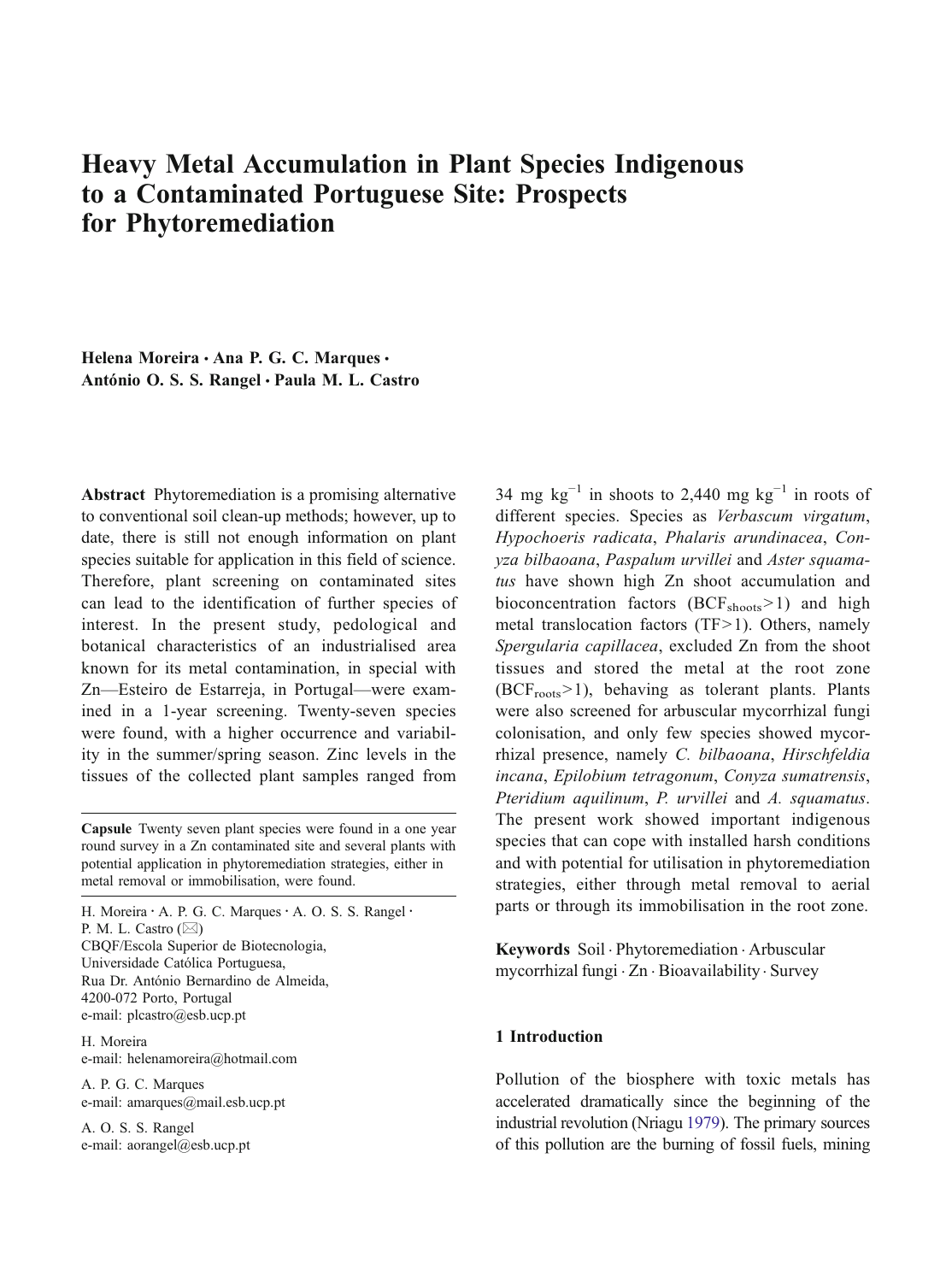and smelting of metalliferous ores, metallurgical industries, municipal wastes, fertilisers, pesticides and sewage. Soil, at the interface between the atmosphere and the earth's crust, is open to inputs of heavy metals from many of these sources (Alloway [1990\)](#page-10-0). The danger of toxic metals' pollution is aggravated by their almost indefinite persistence in the environment (Garbisu and Alkorta [2001\)](#page-11-0).

There is a considerable past legacy of poor reclamation practice of heavy metal contaminated sites (Berger [1990\)](#page-11-0). This lack of restoration of degraded soils is often related to the high cost of remediation solutions and to problems of soil disturbance, which render sometimes the land useless as a medium for further activities, such as plant growth (Marques et al. [2010](#page-11-0)). Phytoremediation has become an important field of research as it is a safe and potentially cheaper restoration technology, especially when compared to the conventional physic and chemically based remediation methods (Salt et al. [1998\)](#page-12-0). Nevertheless and despite the crescent efforts in order to investigate the potential of phytoremediation as an alternative and efficient soil clean-up technology, few plant species have been shown to be efficient for phytoremediation purposes. Heavy metals can cause severe toxicity and may act as a powerful force for the evolution of tolerant plant populations. The search for plants capable of survival, growth and reproduction under metal-stressful field conditions may be an adequate approach to find plant species with metal resistance capabilities and even with the capacity to accumulate metals at very high levels (Pitchel et al. [1999](#page-11-0); Yoon et al. [2006\)](#page-12-0). Therefore, any effort towards the identification of new species as a contribution to the increase of the database of plants with phytoremediation abilities seems of great importance. In this context, geobotanical surveys and plant screenings appear as an important tool as they can lead to the identification of such species with increased value for application in plant-based remediation techniques.

Several tools can be used to increase phytoremediation effectiveness as a soil rehabilitation method, and biotechnological instruments—such as soil microorganism which can influence plant development, especially in toxic environments—are of great importance. Arbuscular mycorrhizal fungi (AMF) are a group of soil organisms of great ecological importance that form symbiotic associations with the roots of the majority of land plants (Smith and Read [1997](#page-12-0)).

AMF may contribute to overcome the problems caused by environmental stresses that hamper plant survival, growth and reproduction in disturbed ecosystems and can also influence plant toxicity and impact plant uptake of soil metals (Leyval et al. [1997\)](#page-11-0)—some studies reported a metal exclusion strategy in plants (Huang et al. [2002\)](#page-11-0), whilst others demonstrate enhanced metal accumulation in plants due to AMF colonisation (Marques et al. [2006](#page-11-0), [2007a\)](#page-11-0).

The present work was undertaken to acquire information from a highly polluted area in Portugal in the summer and winter seasons. The site has a long history of metal contamination due to the industrial activity in the surrounding area. Amongst the metals present at high levels in the area, Zn appears as the main and mostly spread contaminant, and it is known from previous studies that the contamination in the area is very heterogeneous (Marques et al. [2007b](#page-11-0)). The aim of the study was to assess the capacity of the predominant plant species growing in this polluted area to accumulate Zn, by determining the levels of the metal in the soil and its available fractions, in the plant shoot and root. Mycorrhizal colonisation in the field was also evaluated.

## 2 Material and Methods

#### 2.1 Description of Site and Sampling Techniques

A large industrial complex, composed essentially by chemical facilities, is in the centre of the area considered in the present study. For many years, several of these industries have discharged their solid residues directly to the soil in the surrounding area and released its wastewaters into the nearby watercourses. Therefore, the levels of heavy metals in the area reach hazardous levels. Zinc appears as one of the main contaminants of the sediments, with the soils presenting levels of up to 3,620 mg Zn kg<sup>-1</sup> (total Zn), whilst other metals are also present at high concentrations, with average levels of 835 mg Pb  $kg^{-1}$ , 66 mg Hg  $kg^{-1}$ , 26 mg Cr kg<sup>-1</sup>, 37 mg Ni kg<sup>-1</sup> and 16,800 mg Fe kg<sup>-1</sup> (Oliveira et al. [2001\)](#page-11-0). Despite this scenario, the vegetation remains prolific, yet heterogeneously distributed. Plant and soil sampling was made at four different locations surrounding the complex, as shown in Fig. [1.](#page-2-0) Location A refers to a former wastewater discharge point; location B is at the border of the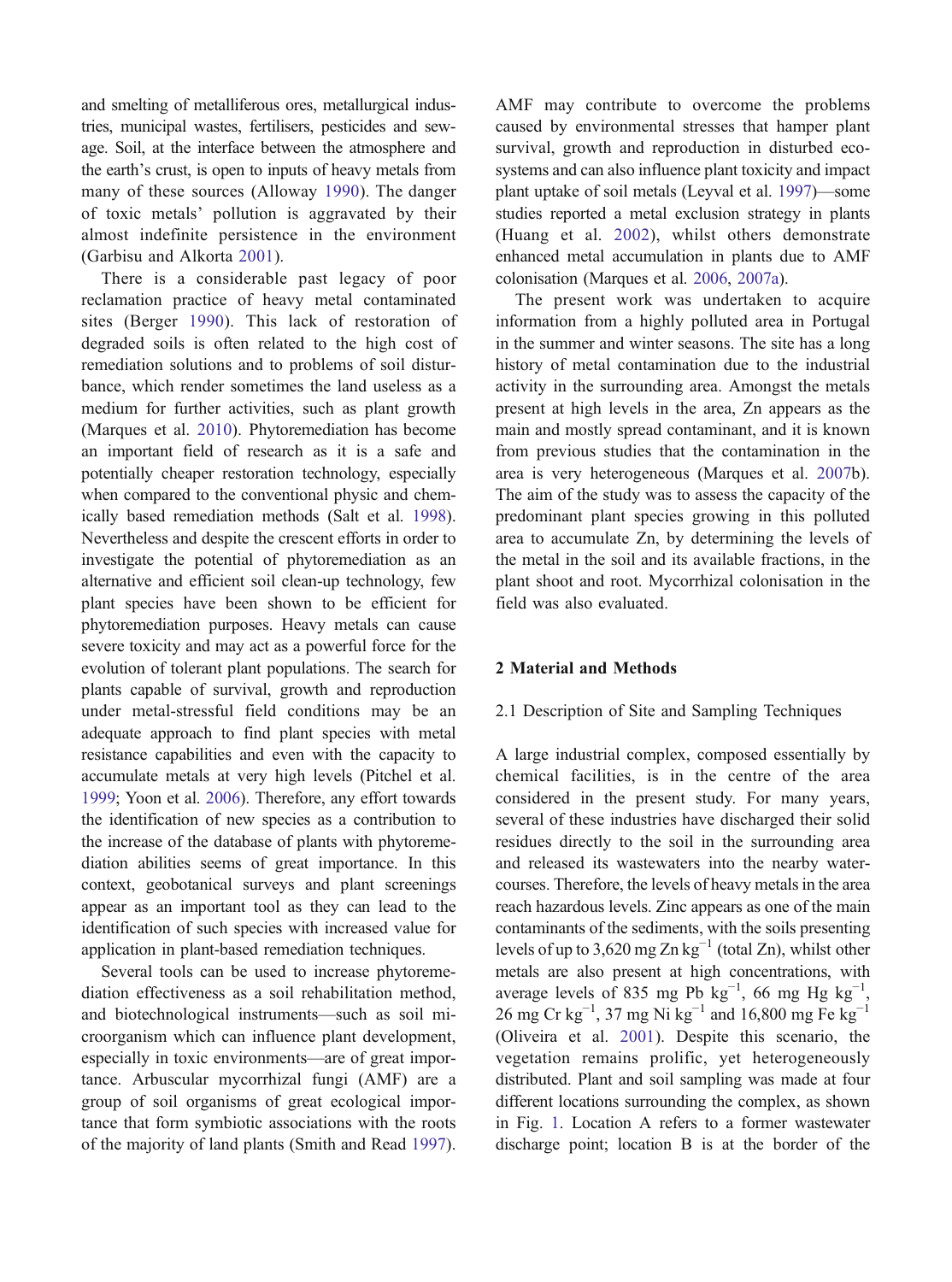<span id="page-2-0"></span>Fig. 1 General view of the area of Estarreja, with the collection sites  $A, B, C$ and D marked



industrial complex; location C is adjacent to a former 10-ha dry sedimentation pond deposit resulting from the production of polyvinylchloride over a 25-year period and is a periodically flooded soil with a small stream; location D is "Esteiro de Estarreja", a nearby stream which has received industrial wastewaters transforming it in a small and almost stagnated watercourse (Marques et al. [2007b](#page-11-0)). The area near the former exit of contaminated wastewaters is the most polluted one and is mainly occurring in the top 20-cm layer of the soil (Atkins [1999](#page-10-0); Marques et al. [2007](#page-11-0)b). The banks of the stream (with a slope of ca. 45°), with ca. 2 m width, are periodically flooded with rainwater, from late October to late February, and the ditch of the stream (with ca. 1.5 m depth) remains almost dry during the remaining months.

The collection spots at each location were selected according to the existing plants. At each sampling spot, 0.5 m sided squares delimited the spot from which plant samples were collected. In each square, three plants were collected randomly—none of the collected plants presented visual toxicity signs. A soil sample from each plant rooting zone (0 to 20 cm depth) was also collected. Sampling was made in the cold (autumn/winter) and flowering (spring/summer) season (Garcia et al. [2002](#page-11-0)).

## 2.2 Soil Analysis

The following methods were based on Houba et al. ([1995\)](#page-11-0). Soil samples were oven dried at 40°C for 48 h and passed through a 2-mm sieve. The soil pH was measured using a 1:2.5 soil water ratio in a CRISON GLP® pH meter (Barcelona, Spain). Water content was determined by drying pre-oven dried (40°C) soil at 105°C until constant mass was achieved. Organic matter content was determined by loss on ignition. Samples for total phosphorous and nitrogen were digested at high temperatures (up to 330°C) with a selenium and salicylic and sulphuric acids mixture. For total nitrogen colorimetric determination, two reagents were added to the digests: reagent 1, consisting of a mixture of a  $5 \times 10^{-2}$ -M disodium hydrogen phosphate buffer (pH=12.3) and a 4% bleach solution and reagent 2 consisting of a mixture of a 1-M sodium salicylate solution, a  $1 \times 10^{-3}$ -M sodium nitroprusside solution and a  $3 \times 10^{-3}$ -M ethylenediaminetetraacetic acid (EDTA) solution. For total phosphorous colorimetric determination, two different reagents were added to the digests: reagent 1, consisting of a  $3 \times 10^{-2}$ -M ascorbic acid solution and reagent 2 consisting of a mixture of a  $6 \times 10^{-3}$ -M antimonyl tartrate solution, a  $5 \times 10^{-3}$ -M ammonium molybdate solution, 0.7 M sulphuric acid and an anticoagulation agent (Wetting aerosol 22, Cytek, NJ, USA). The elements concentration on the resulting preparations was determined on an UNICAM HELI-OS® spectrophotometer (Waltham, USA), at 660 nm for nitrogen and 880 nm for phosphorous. For total Zn determination, soil samples were digested at high temperatures (up to 140°C) with concentrated nitric and hydrochloric acids (1:1). The water (De Koe [1994\)](#page-11-0), exchangeable (Thomas [1982\)](#page-12-0)—EDTA extractable and available (Thomas [1982\)](#page-12-0)—ammonium acetate (NH4-Ac) extractable—Zn fractions were determined using, respectively, 1:5 soil water (De Koe [1994\)](#page-11-0), 1:10 soil 0.05 M EDTA (Houba et al. [1995](#page-11-0)) and 1:5 soil 1 M NH4-Ac (De Koe [1994](#page-11-0)) ratios. The resulting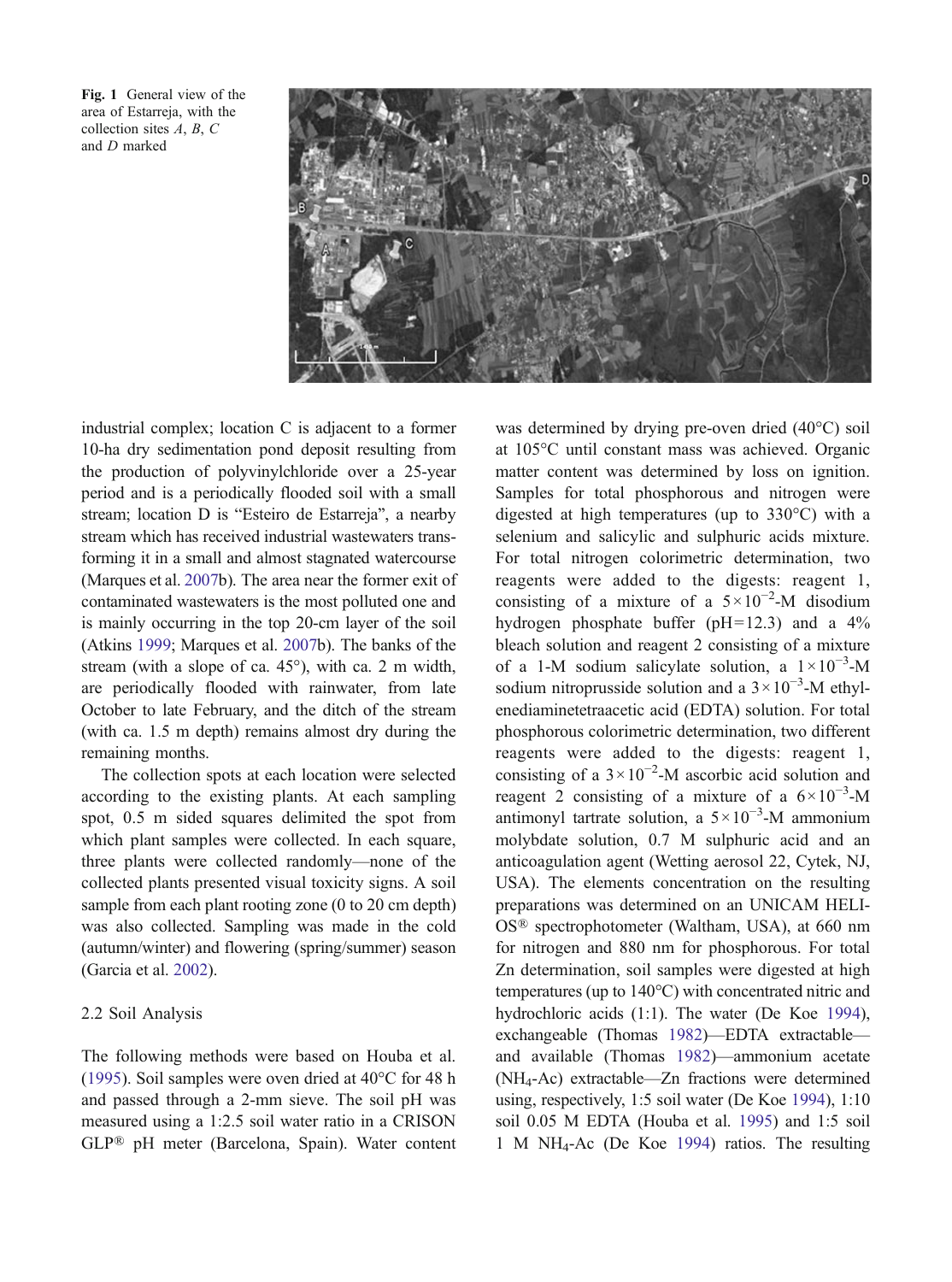solutions were incubated for 2 h at 20°C, after which they were filtered through a 0.45-μm cellulose acetate filter. The Zn content of the resulting digests and extracts was determined using flame atomic absorption spectroscopy (FA-AAS) in an UNICAM 960<sup>®</sup> spectrophotometer (Waltham, USA; Houba et al. [1995\)](#page-11-0). BCR (Community Bureau of Reference) reference sample CRM 141 R (calcareous loam soil) was analysed through the above described total Zn determination analytical method. The value obtained by FA-AAS (282 $\pm$ 2 mg Zn kg<sup>-1</sup> sample) confirmed the accuracy and precision of the method by comparison with the certified value (283±5 mg Zn kg<sup>-1</sup> sample).

## 2.3 Plant Analysis

Plant roots were washed free of soil with deionised water. For assessing AMF colonisation, an adequate amount of fresh fine roots was collected from the plants sampled at each selected spot. Roots and shoots were separated and washed again with tap water, followed by washing with HCl 0.1 M and with de-mineralised water, oven dried at 70°C for 48 h, grinded and sieved to <1 mm. For assessing AMF colonisation, freshly cut fine root samples were divided into approximately 1 cm pieces, heated in a pressure pan at 120 C in 10% KOH and stained using an adaptation of the Phillips and Hayman [\(1970\)](#page-11-0) protocol including a longer incubation in 2% HCl (Oliveira et al. [2001\)](#page-11-0). Stained root samples were examined microscopically to assess the percentage of mycorrhizal colonisation using the grid-line intersect method (Giovannetti and Mosse [1980](#page-11-0)). The resulting samples were digested at high temperature (up to 205°C) with a mixture of concentrated nitric, perchloric and sulphuric acids (40:4:1). Zinc content was determined using FA-AAS of the digests (Wallinga et al. [1989\)](#page-12-0). BCR (Community Bureau of Reference) reference sample CRM 279 (sea lettuce) was analysed using the above described total zinc determination analytical method (three replicates were tested). The value obtained by FA-AAS  $(51.9 \pm$ 0.9 mg kg−<sup>1</sup> ) confirmed the accuracy and precision of the method by comparison with the certified value  $(51.3 \pm 1.2 \text{ mg kg}^{-1})$ .

## 2.4 Statistical Analysis

Statistical analysis was performed using the SPSS program (SPSS Inc., Chicago, IL, USA, Version 15.0). Three independent replicates were used for each treatment group. The variance homogeneity and the normality of the distribution were verified in each group. The data concerning Zn levels vs. plant tissue was analysed through one-way ANOVA, and the Tukey test was performed to detect the statistical significance of differences  $(P<0.05)$  between means in this analysis. Correlations were performed with different variables and Spearman's correlation coefficients were determined.

### 2.5 Chemicals

The chemicals used were analytical grade and were obtained from Pronalab (liquid reagents), Merck (solid reagents) and Sigma (Trypan blue stain).

#### 3 Results

### 3.1 Plants

## 3.1.1 Zn Levels in the Root and Shoot

At the sampling sites, the vegetation cover was not uniform and at each location different species appeared as dominant. Additionally, in different seasons, the plant diversity and abundance were not similar, with a clear higher abundance in the summer/ spring season—24 species were found in the summer vs. 12 species in the winter. Zinc levels in the tissues of the collected plant samples ranged from 34 mg kg<sup> $-1$ </sup> for Convolvulus sp. shoots to 2,440 mg  $kg^{-1}$  for Spergularia capillacea roots in the winter and from 35 mg  $kg^{-1}$  for Cyperus eragrostis shoots to 1,503 mg  $kg^{-1}$  for *Atriplex prostrata* shoots in the summer (Table [1](#page-4-0)). Clearly, S. capillacea, Holcus lanatus and Solanum nigrum appeared as the main Zn accumulators in the root, uptaking significantly  $(P<0.05)$  higher levels of the metal—respectively 2,440, 1,300 and 1,079 mg Zn kg<sup>-1</sup>. In the shoot tissue, A. prostrata, Verbascum virgatum, Hypochoeris radicata and Aster squamatus presented the significantly  $(P<0.05)$  highest Zn accumulation, registering levels of 1,503, 707, 589 and 525 mg Zn  $kg^{-1}$ . There was not a clear trend in Zn accumulation in plants collected, with some species showing no significant  $(P<0.05)$  differences between Zn levels in their tissues in both seasons, whereas others showed different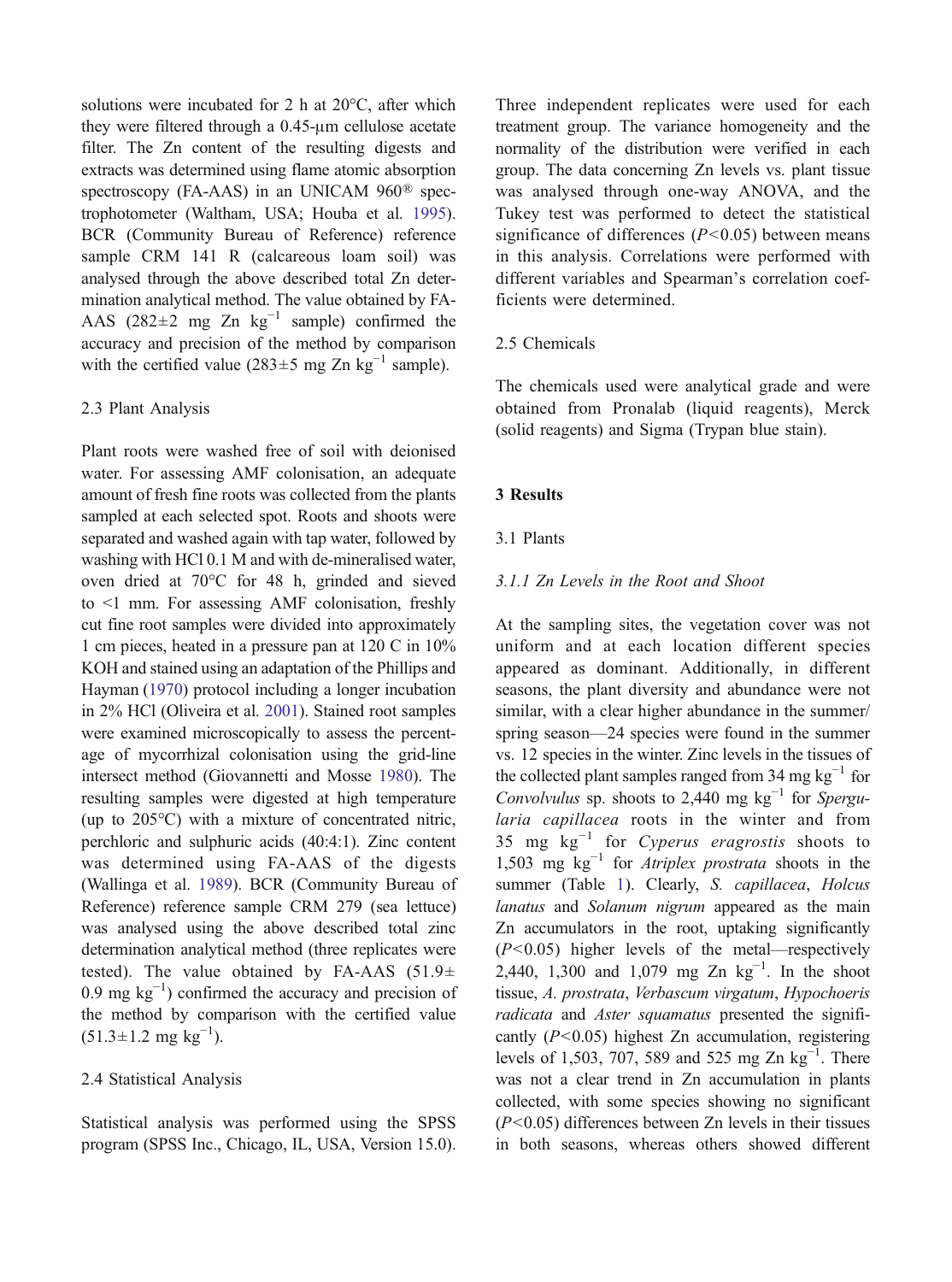<span id="page-4-0"></span>

| Table 1 Zn levels in shoots and roots of the collected plant species (milligrams of Zn per kilogram) |  |  |
|------------------------------------------------------------------------------------------------------|--|--|
|------------------------------------------------------------------------------------------------------|--|--|

| Plants collected (family)                      | Family              | Life<br>cycle | Life<br>form | Spring/summer                  |                              | Autumn/winter                |                              |
|------------------------------------------------|---------------------|---------------|--------------|--------------------------------|------------------------------|------------------------------|------------------------------|
|                                                |                     |               |              | Shoots                         | Roots                        | Shoots                       | Roots                        |
| Site A                                         |                     |               |              |                                |                              |                              |                              |
| Agrostis stolonifera L.                        | Poaceae             | PE            | HE           | $120{\pm}48$ nopq              | $147 \pm 52$ <sup>fgh</sup>  | $135 \pm 39$ mnopq           | $81 \pm 33$ h                |
| Calluna vulgaris (L.) Hull                     | Erciaceae           | PE            | <b>SH</b>    | $126 \pm 23$ <sup>mnopq</sup>  | $127 \pm 11$ fgh             | n.f.                         | n.f.                         |
| Conyza bilbaoana J. Rémy                       | Asteraceae          | AN            | HE           | $295\pm76$ fghijk              | $56 \pm 18$ * <sup>h</sup>   | n.f.                         | n.f.                         |
| Conyza bonariensis (L.)<br>Cronq.              | Asteraceae          | AN            | HE           | $206 \pm 55$ <sup>mnopq</sup>  | $178 \pm 60$ fgh             | n.f.                         | n.f.                         |
| Conyza sumatrensis (Retz.)<br>E. H. Walker     | Asteraceae          | AN            | <b>HE</b>    | $149 \pm 47$ ijklmn            | $256\!\pm\!102$ fgh          | $462 \pm 69$ de              | $323 \pm 74$ ef              |
| Cyperus eragrostis Lam.                        | Cyperaceae          | PE            | HE           | $157 \pm 39$ lmnopq            | $160 \pm 36$ <sup>fgh</sup>  | n.f.                         | n.f.                         |
| Digitalis purpurea L.                          | Scrophulariaceae    | BI/PE         | HE           | $182 \pm 34$ jklmnop           | $183 \pm 45$ fgh             | $202 \pm 42$ ijklmno         | $200\pm10$ fgh               |
| Epilobium tetragonum L.                        | Onagraceae          | PE            | HE           | $255 \pm 106$ hijklmn          | $195 \pm 35$ fgh             | n.f.                         | n.f.                         |
| Hirschfeldia incana (L.)<br>Lagr.-Foss.        | <b>Brassicaceae</b> | AN/PE         | HE           | $243 \pm 72$ hijklmn           | $230 \pm 76$ fgh             | $414 \pm 24$ def             | $211 \pm 74$ *fgh            |
| Holcus lanatus L.                              | Poaceae             | PE            | <b>HE</b>    | $383 \pm 117$ efg              | $1,300\pm205$ *b             | n.f.                         | n.f.                         |
| Hypochaeris radicata L.                        | Asteraceae          | AN/PE         | HE           | 589 $\pm$ 90 $^{\circ}$        | $112 \pm 9$ *fgh             | n.f.                         | n.f.                         |
| Lycopus europaeus L.                           | Labiatae            | PE            | HE           | $299 \pm 105$ fghij            | $199 \pm 79$ fgh             | n.f.                         | n.f.                         |
| Paspalum urvillei Steud.                       | Poaceae             | PE            | HE           | $128 \pm 12$ <sup>mnopq</sup>  | $697 \pm 180$ *de            | n.f.                         | n.f.                         |
| Spergularia capillacea<br>(Kindb.) Willk.      | Caryophyllaceae     | AN/PE         | <b>HE</b>    | n.f.                           | n.f.                         | $354\pm29$ efgh              | $2,440\pm557$ * <sup>a</sup> |
| Verbascum virgatum Stokes                      | Scrophulariaceae    | PE            | HE           | $707 \pm 109$ b                | $85 \pm 15$ *gh              | n.f.                         | n.f.                         |
| Site B                                         |                     |               |              |                                |                              |                              |                              |
| Agrostis castellana Boiss.<br>et Reut.         | Poaceae             | PE            | <b>HE</b>    | $163 \pm 71$ <sup>Imnopq</sup> | $320 \pm 61$ *efg            | n.f.                         | n.f.                         |
| Atriplex prostrata Boucher<br>ex DC.           | Chenopodiaceae      | AN            | BU           | $1,503\pm219$ <sup>a</sup>     | $889 \pm 46$ * $^{cd}$       | n.f.                         | n.f.                         |
| Cyperus eragrostis Lam.                        | Cyperaceae          | PE            | HE           | $35 \pm 17$ <sup>q</sup>       | $128 \pm 17$ *fgh            | n.f.                         | n.f.                         |
| Juncus effusus L.                              | Juncaceae           | PE            | HE           | $168 \pm 27$ klmnop            | $740 \pm 202$ * <sup>d</sup> | $315\pm96$ fghi              | $281 \pm 72$ fgh             |
| Phalaris arundinacea L.                        | Poaceae             | PE            | HE           | $227 \pm 62$ ijklmn            | $86 \pm 33$ gh               | n.f.                         | n.f.                         |
| Site C                                         |                     |               |              |                                |                              |                              |                              |
| <i>Apium nodiflorum</i> (L.) Lag.              | Umbelliferae        | <b>BI/PE</b>  | HE           | n.f.                           | n.f.                         | $212 \pm 63$ ijklmn          | $215 \pm 13$ fgh             |
| Aster squamatus (Spreng.)<br>Hieron.           | Asteraceae          | PE            | HE           | $525\pm35$ $^{\rm cd}$         | $262 \pm 20$ *fgh            | n.f.                         | n.f.                         |
| <i>Salix atrocinerea Brot.</i>                 | Salicaceae          | PE            | SH/TR        | n.f.                           | n.f.                         | $198 \pm 67$ ijklmn          | $163 \pm 5$ fgh              |
| Site D                                         |                     |               |              |                                |                              |                              |                              |
| Convolvulus sp. L.                             | Convolvulaceae      | PE            | HE           | n.f.                           | n.f.                         | $34\pm3$ <sup>q</sup>        | $324 \pm 10$ *fg             |
| Phragmites australis (Cav.)<br>Trin. ex Steud. | Poaceae             | PE            | HE           | $54 \pm 2$ <sup>pq</sup>       | $85 \pm 2*^{gh}$             | $57 \pm 1$ <sup>pq</sup>     | $63 \pm 1$ * <sup>h</sup>    |
| Pteridium aquilinum (L.)<br>Kuhn               | Dennstaedtiaceae    | PE            | HE           | $126 \pm 22$ <sup>mnopq</sup>  | $206 \pm 29$ *fgh            | n.f.                         | n.f.                         |
| <i>Rubus ulmifolius</i> Schott                 | Rosaceae            | PE            | <b>SH</b>    | $37 \pm 2$ <sup>q</sup>        | 537 $\pm$ 43 **              | $72 \pm 3$ opq               | $514 \pm 9$ *ef              |
| Solanum nigrum L.                              | Solanaceae          | AN            | HE           | $280{\pm}16$ ghijkl            | $1,079\pm27$ * <sup>c</sup>  | $128 \pm 7$ <sup>mnopq</sup> | $1,079\pm27$ * <sup>c</sup>  |

Results are shown as means $\pm$ SD ( $n=3$ ). When no plants were available of a particular species in the collection season, the indication n.f is presented. Results of the comparison between the roots and shoots accumulation of each species are shown. One-way ANOVA was performed for each plant section, and the test results are  $48.18$  ( $P<0.001$ ) and  $47.70$  ( $P<0.001$ ) for the roots and shoots, respectively. Means with different letters in each plant section are significantly different from each other  $(P<0.05)$  according to the Duncan test

PE perennial, AN annual, BI biennial, HE herbaceous, SH shrub, TR tree, BU bush, n.f. not found

 $*P<0.05$  (significantly different from that of the shoots according to the t test)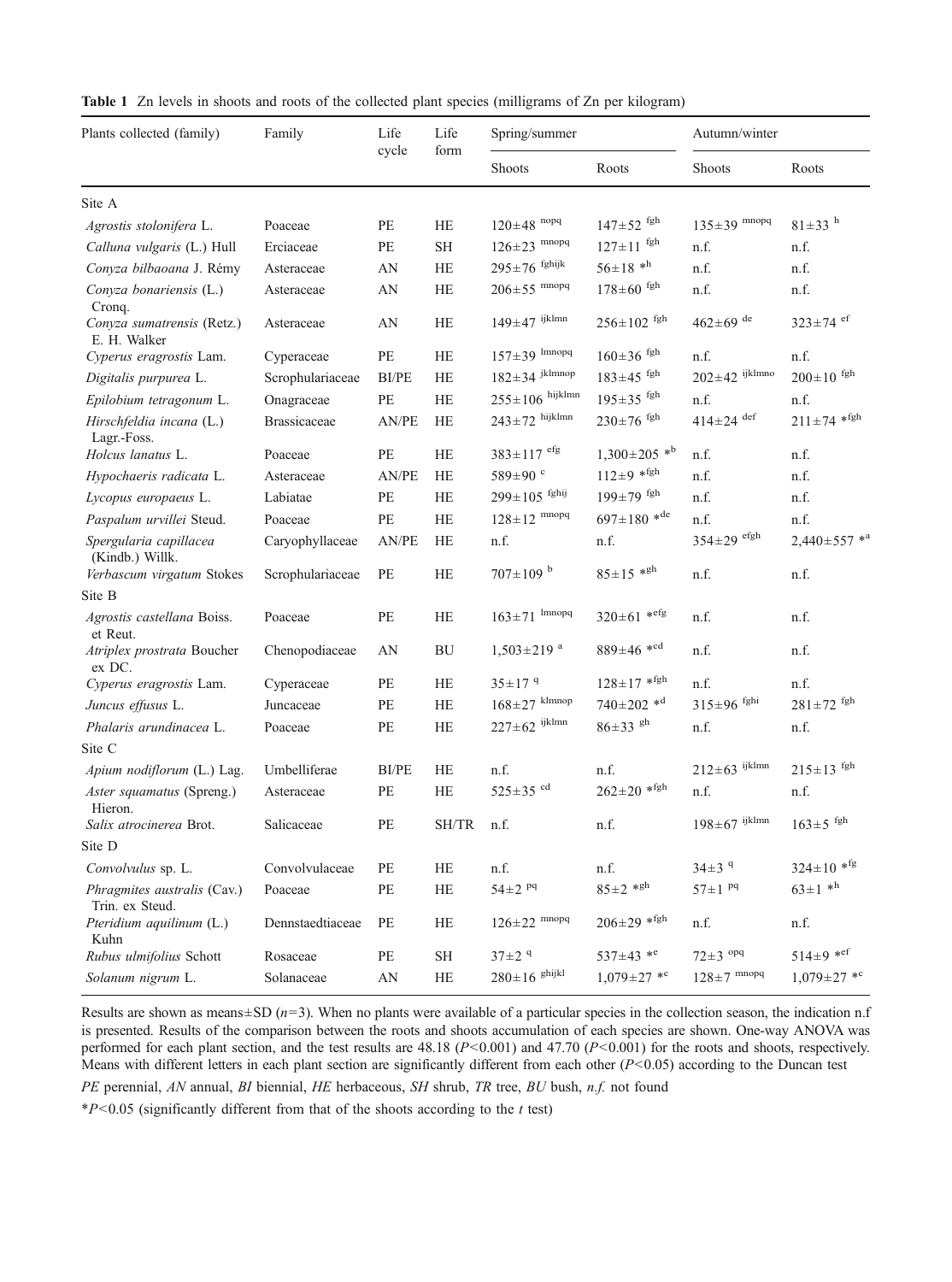patterns in root or shoot accumulation from one season to the other.

## 3.1.2 AMF Colonisation

Only the species *Conyza bilbaoana* ( $27±3$ ), *Hirschfel*dia incana (34 $\pm$ 5), Epilobium tetragonum (22 $\pm$ 6), Conyza sumatrensis (16 $\pm$ 11 in the summer and 22 $\pm$ 3 in the winter), Digitalis purpurea  $(37\pm22)$  in the summer and  $31\pm3$  in the winter), *Pteridium aquilinum* (39 $\pm$ 1), Paspalum urvillei (47 $\pm$ 4) and A. squamatus  $(69±1)$  showed mycorrhizal colonisation (values are shown as mean percentages±standard deviation).

## 3.1.3 Translocation Factors

Translocation factors were determined as the ratio of Zn concentration in the shoot tissue over Zn concentration in the root tissues (Fig. 2). Several species presented TF values above 1. Nevertheless, four species appeared with significantly  $(P<0.5)$  higher factors, ranging from 3.25 to 8.33, in the following order: V. virgatum>H. radicata=C. bilbaoana.

#### 3.2 Soil

Levels of Zn in the soil are presented in Table [2](#page-6-0) and metal levels ranging from 38 to 7,023, 102 to 2,139, 27 to 3,796 and 298 to 992 mg Zn kg<sup>-1</sup> were found for locations A, B, C and D, respectively; available (EDTA extractable) Zn in the soil ranged from 5 to 678, 12 to 129, 6.3 to 75.1 and 20 to 179 mg  $\text{kg}^{-1}$ , and exchangeable ( $NH<sub>4</sub>$ -Ac extractable) Zn in the soil ranged from 0.2 to 64.1, 2 to 43.4, 2.2 to 3.5 and 1.9 to 69 mg  $kg^{-1}$ , for locations A, B, C and D, respectively. Spearman's correlation analysis of the levels of total Zn in the soils versus the available  $(NH<sub>4</sub>-Ac$  extractable) and exchangeable (EDTA extractable) Zn fractions was performed, and strong positive  $(P<0.01)$  correlations were found—0.574 and 0.621, respectively, for the relation with EDTA and  $NH_4$ -Ac.

With the exception of location D, levels of N and P were generally low (Table [3](#page-7-0)) and ranged from 15 to 244 mg Nkg<sup> $-1$ </sup> and 14 to 710 mg Pkg<sup> $-1$ </sup> for location A, 27 to 142 mg Nkg<sup>-1</sup> and 34 to 446 mg Pkg<sup>-1</sup> for location B, 12 to 37 mg Nkg<sup>-1</sup> and 29 to 42 mg P kg<sup>-1</sup> for location C and 2,233 to 3,959 mg Nkg<sup>-1</sup> and 9 to 259 mg Pkg−<sup>1</sup> for location D; pH was generally acidic to neutral in all samples, with average values of 6.35 $\pm$ 1.09, 6.03 $\pm$ 0.71, 7.15 $\pm$ 0.51 and 6.62 $\pm$ 0.98 for locations A, B, C and D, respectively (Table [3\)](#page-7-0). Humidity and organic matter contents were also low, ranging from minimum values of 0.05 and 0.9% (in location C) to 4 and 43% (in locations C and A), respectively (Table [3](#page-7-0)).



Fig. 2 Translocation factors *(TF)* of the collected plant species. Results are expressed as means $\pm$ SD ( $n=3$ ). One-way ANOVA was performed and the test results are  $28.91$  ( $P < 0.001$ ). Means

with *different letters* are significantly different from each other  $(P<0.05)$  according to the Duncan test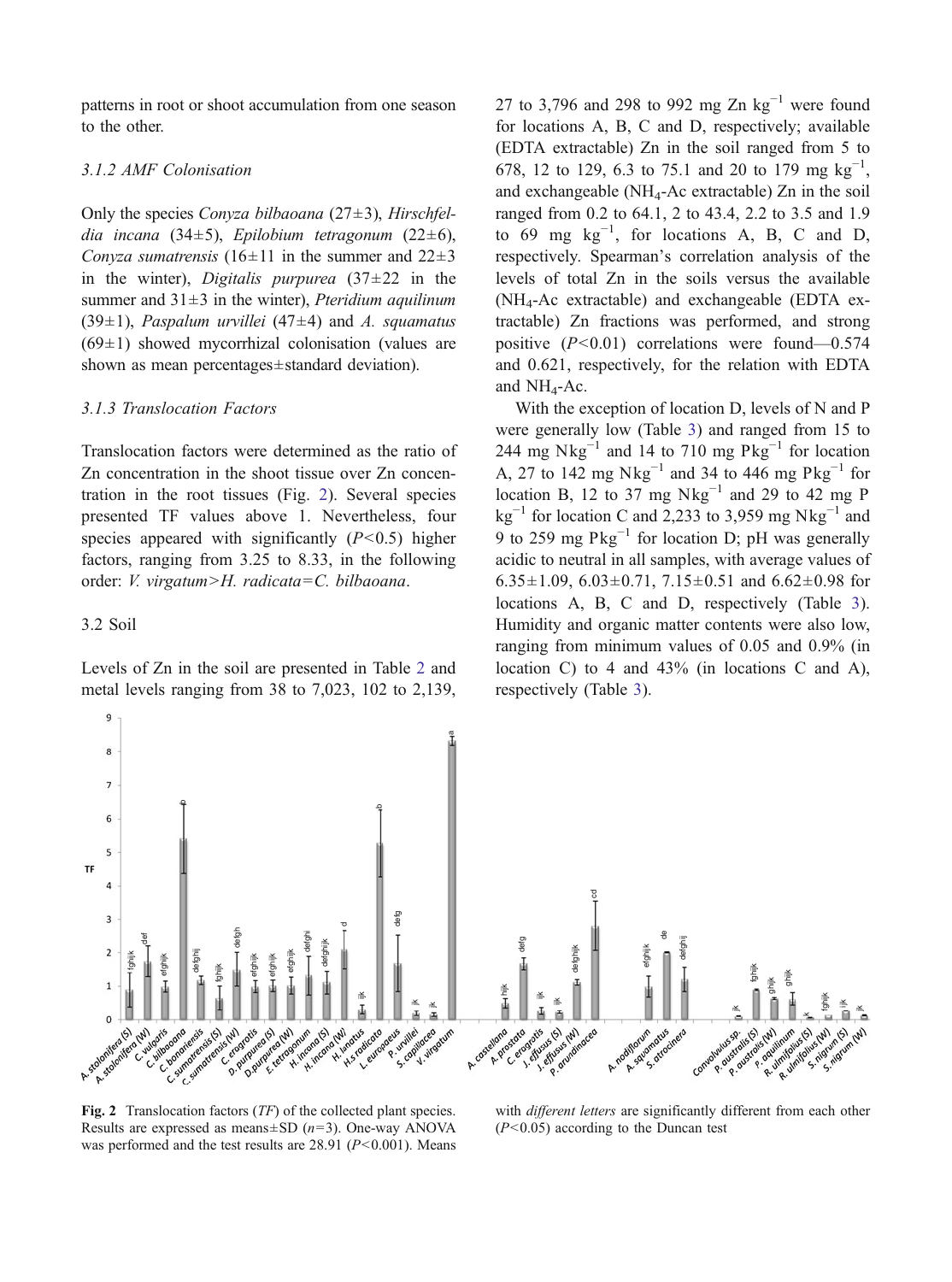<span id="page-6-0"></span>Table 2 Total, available and extractable Zn concentrations in soils from different sampling locations

| Soil adjacent to the plant | Zn (mg/kg dry soil) in adjacent soil |                   |                 |  |  |
|----------------------------|--------------------------------------|-------------------|-----------------|--|--|
|                            | Total                                | <b>EDTA</b>       | $NH_4$ -Ac      |  |  |
| Site A                     |                                      |                   |                 |  |  |
| Agrostis stolonifera       | 2,296±596                            | $90.6 \pm 38.3$   | $2.3 \pm 1.5$   |  |  |
| Agrostis stolonifera       | $498 + 327$                          | $8.5 \pm 2.4$     | $0.5 \pm 0.4$   |  |  |
| Calluna vulgaris           | $38 + 5$                             | $8.4 \pm 0.2$     | $3.6 \pm 0.3$   |  |  |
| Conyza bilbaoana           | $1,158 \pm 169$                      | $490.4 \pm 67.8$  | $2.7 \pm 1.2$   |  |  |
| Conyza bonariensis         | $1,053 \pm 441$                      | $45.3 \pm 20.1$   | $1.3 \pm 0.4$   |  |  |
| Conyza sumatrensis (S)     | $1,577 \pm 287$                      | $56.0 \pm 22.8$   | $4.1 \pm 1.9$   |  |  |
| Conyza sumatrensis (W)     | $541 \pm 540$                        | $41.9 \pm 30.2$   | $2.0 \pm 0.3$   |  |  |
| Cyperus eragrostis         | $2,179 \pm 12$                       | $24.5 \pm 0.2$    | $1.6 + 0.6$     |  |  |
| Digitalis purpurea (S)     | $3,577 \pm 21$                       | $678.1 \pm 4.1$   | $64.1 \pm 0.2$  |  |  |
| Digitalis purpurea (W)     | $2,805 \pm 201$                      | $84.8 \pm 53.1$   | $7.3 + 4.4$     |  |  |
| Epilobium tetragonum       | $5,896 \pm 11$                       | $298.4 \pm 9.5$   | $6.5 \pm 0.2$   |  |  |
| Hirschfeldia incana (S)    | $1,295 \pm 154$                      | $59.4 \pm 32.3$   | $1.9 \pm 1.7$   |  |  |
| Hirschfeldia incana (W)    | $848 + 259$                          | $314.0 \pm 69.2$  | $9.3 \pm 8.6$   |  |  |
| Holcus lanatus             | $3,183 \pm 179$                      | $49.7 \pm 73.1$   | $5.4 \pm 2.8$   |  |  |
| Hypochoeris radicata       | $340 \pm 187$                        | $4.8 \pm 1.9$     | $0.2 + 0.2$     |  |  |
| Lycopus europaeus          | $737 + 39$                           | $86.6 \pm 44.1$   | $5.1 \pm 2.9$   |  |  |
| Paspalum urvillei          | $38 + 5$                             | $8.4 \pm 0.2$     | $3.6 \pm 0.3$   |  |  |
| Spergularia capillacea     | $7,023 \pm 249$                      | $311.2 \pm 109.9$ | $32.1 \pm 18.3$ |  |  |
| Verbascum virgatum         | $135 \pm 10$                         | $16.3 \pm 0.2$    | $1.7 + 0.8$     |  |  |
| Site B                     |                                      |                   |                 |  |  |
| Agrostis castellana        | $801 + 270$                          | $58.5 \pm 0.2$    | $43.4 \pm 0.2$  |  |  |
| Atriplex prostrata         | $2,139\pm352$                        | $129.4 \pm 18.9$  | $8.6 \pm 6.5$   |  |  |
| Cyperus eragrostis         | $1,417 \pm 111$                      | $99.7 + 4.7$      | $6.2 \pm 0.5$   |  |  |
| Juncus effusus (S)         | $146 \pm 113$                        | $19.4 \pm 2.4$    | $6.0 \pm 10.6$  |  |  |
| Juncus effusus (W)         | $1,601 \pm 39$                       | $95.3 \pm 0.2$    | $7.0 \pm 0.0$   |  |  |
| Phalaris arundinacea       | $102 \pm 60$                         | $11.7 \pm 7.6$    | $2.0 \pm 1.3$   |  |  |
| Site C                     |                                      |                   |                 |  |  |
| Apium nodiflorum           | $3,796 \pm 21$                       | $75.1 \pm 0.4$    | $2.3 \pm 0.2$   |  |  |
| Aster squamatus            | $27 \pm 1$                           | $6.3 \pm 0.7$     | $2.2 \pm 0.3$   |  |  |
| Salix atrocinerea          | $1,973 \pm 21$                       | $64.2 \pm 0.5$    | $3.5 \pm 0.2$   |  |  |
| Site D                     |                                      |                   |                 |  |  |
| Convolvulus sp.            | $299 \pm 43$                         | $21.0 \pm 7.0$    | $1.91 \pm 0.1$  |  |  |
| Phragmites australis (S)   | $452 \pm 24$                         | $113.1 \pm 3.2$   | $20.1 \pm 1.9$  |  |  |
| Phragmites australis (W)   | $328 + 26$                           | $91.3 \pm 1.5$    | $14.9 \pm 0.4$  |  |  |
| Pteridium aquilinum        | $298 + 42$                           | $20.0 \pm 7.2$    | $1.9 \pm 0.1$   |  |  |
| Rubus ulmifolius (S)       | $992 \pm 30$                         | $87.1 \pm 2.3$    | $4.1 \pm 0.2$   |  |  |
| Rubus ulmifolius (W)       | $957 \pm 74$                         | $102.3 \pm 21.6$  | $12.2 \pm 1.4$  |  |  |
| Solanum nigrum (S)         | $426 \pm 13$                         | $121.5 \pm 3.2$   | $15.3 \pm 0.7$  |  |  |
| Solanum nigrum (W)         | $433 \pm 13$                         | $179.2 \pm 20.2$  | $69.3 \pm 42.4$ |  |  |

Results are expressed as mean $\pm$ SD (*n*=3). When samples of the same species were collected in both seasons, the following indication is given:  $W$  results for soils adjacent to plants collected in the winter season, S results for soils adjacent to plants collected in the summer season

#### 3.3 Soil–Plant Relations

Spearman's correlation analyses between the levels of Zn in plants roots and shoots versus the available metal concentrations in the soil were performed. Significant  $(P<0.05)$  correlations were only found between available ( $NH_4$ -Ac extractable) levels of Zn in the soil and the accumulation of the metal in the root tissues, with a positive correlation coefficient of  $0.309$  ( $P<0.01$ ). As to the remaining values, the correlations were not significant.

Bioconcentration factors (BCF) in the root and shoot tissues, expressed as the ratio between the metal concentration in the plant section and in soil, were determined; values ranged from 0.033 (for E. tetragonum in location A) to 20.97 (for P. *urvillei* in location A) for the roots and 0.023 (for Agrostis castellana in location B9) to 19.68 (for A. squamatus in location B) for the shoots (Fig. [3\)](#page-8-0). The significantly  $(P<0.05)$  highest BCF in the roots were registered for P. urvillei, but values for A. squamatus were also amongst those significantly  $(P<0.05)$  higher; additionally, values higher than 1 were observed for many other species (Fig. [3a\)](#page-8-0). For the shoots, again A. squamatus and P. urvillei appeared amongst the species with significantly  $(P<0.05)$  higher values of BCF, but species such as Calluna vulgaris and V. virgatum also appeared in this group (Fig. [3b](#page-8-0)).

## 4 Discussion

In the present study, four different sites of a polluted area were analysed in order to understand the botanical diversity and Zn accumulation in the prevailing species. The analysed soils were generally characterized by a low nutrient level. Low levels of organic matter (OM) and nutrients are usual to metal disturbed sites, as indicated by the reports of other surveys for mining and industrial sites (Buondonno et al. [1998;](#page-11-0) Venditti et al. [2000\)](#page-12-0). The lack of N and P may be due to poor humification of the OM probably due to disturbed soil microbial activity resulting from the presence of metal contaminants (Remon et al. [2005\)](#page-12-0). This low activity is also indicated in the present study by the low coverage of mycorrhization in the selected plants, as only 26% (seven of the 27 species) of the surveyed species showed mycorrhizal colonisation number at a significant distance from the 90% to 95% of all land plants that form some type of mycorrhizal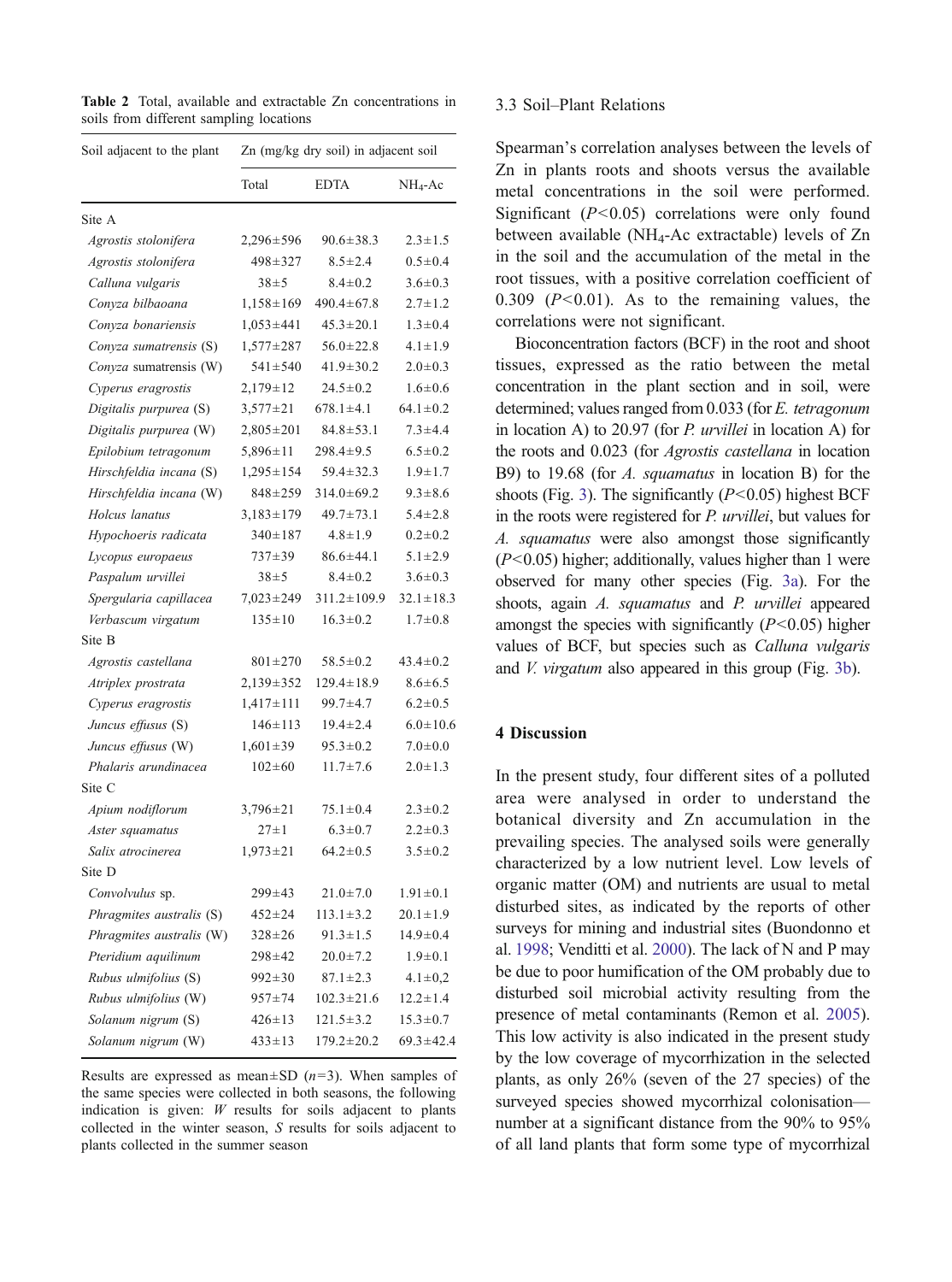<span id="page-7-0"></span>Table 3 Soil properties of samples collected in different sampling locations

| Soil adjacent to the plant | $N$ (mg/kg dry soil) | P (mg/kg dry soil) | pH              | Water $(\%)$    | OM $(\%)$       |
|----------------------------|----------------------|--------------------|-----------------|-----------------|-----------------|
| Site A                     |                      |                    |                 |                 |                 |
| Agrostis stolonifera (S)   | $21 \pm 36$          | $116 \pm 60$       | $7.31 \pm 0.32$ | $0.40 \pm 0.02$ | $39.1 \pm 2.7$  |
| Agrostis stolonifera (W)   | $24 \pm 20$          | $21 \pm 6$         | $5.03 \pm 1.05$ | $0.71 \pm 0.08$ | $43.2 \pm 1.1$  |
| Calluna vulgaris           | $43 \pm 12$          | $65 \pm 3$         | $3.70 \pm 0.40$ | $0.40 \pm 0.20$ | $4.6 \pm 2.6$   |
| Conyza bilbaoana           | $15 \pm 6$           | $57 \pm 6$         | $6.53 \pm 0.31$ | $0.29 \pm 0.02$ | $20.5 \pm 2.0$  |
| Conyza bonariensis         | $167 + 20$           | $15 \pm 1$         | $7.13 \pm 0.61$ | $0.20 \pm 0.06$ | $40.8 \pm 3.0$  |
| Conyza sumatrensis (S)     | $64 + 75$            | $31 \pm 11$        | $6.62 \pm 0.63$ | $0.37 \pm 0.20$ | $3.6 \pm 0.2$   |
| Conyza sumatrensis (W)     | $151 \pm 38$         | $14 \pm 5$         | $6.63 \pm 0.39$ | $0.27 \pm 0.06$ | $3.3 \pm 0.4$   |
| Cyperus eragrostis (S)     | $34 \pm 2$           | $83 \pm 1$         | $7.28 \pm 0.00$ | $0.25 \pm 0.00$ | $7.8 \pm 0.0$   |
| Digitalis purpurea (S)     | $20 \pm 0$           | $159 \pm 0$        | $7.25 \pm 0.00$ | $0.90 \pm 0.10$ | $7.9 \pm 0.7$   |
| Digitalis purpurea (W)     | $234 \pm 90$         | $33 \pm 26$        | $6.98 \pm 0.39$ | $1.17 \pm 0.15$ | $14.1 \pm 2.3$  |
| Epilobium tetragonum       | $40 \pm 1$           | $127 \pm 1$        | $7.44 \pm 0.00$ | $1.07 \pm 0.02$ | $8.5 \pm 0.4$   |
| Hirschfeldia incana (S)    | $184 \pm 88$         | $26 \pm 12$        | $6.74 \pm 0.55$ | $0.29 \pm 0.13$ | $38.6 \pm 6.3$  |
| Hirschfeldia incana (W)    | $111 \pm 45$         | $89 \pm 125$       | $6.87 \pm 0.16$ | $0.38 \pm 0.03$ | $41.9 \pm 1.7$  |
| Holcus lanatus             | $45 \pm 15$          | $172 \pm 107$      | $7.55 \pm 0.01$ | $0.19 \pm 0.00$ | $6.08 \pm 0.0$  |
| Hypochoeris radicata       | $61 + 47$            | $61 \pm 87$        | $5.21 \pm 0.52$ | $0.34 \pm 0.16$ | $2.22 \pm 0.0$  |
| Lycopus europaeus          | $63 \pm 17$          | $96 \pm 69$        | $6.09 \pm 0.18$ | $0.79 \pm 0.01$ | $9.1 \pm 0.8$   |
| Paspalum urvillei          | $27 \pm 11$          | $68 + 12$          | $3.70 \pm 0.40$ | $0.40 \pm 0.20$ | $4.6 \pm 2.6$   |
| Spergularia capillacea     | $113 \pm 24$         | $710 \pm 126$      | $5.55 \pm 0.43$ | $1.15 \pm 0.00$ | $20.0 \pm 1.8$  |
| Verbascum virgatum         | $244 \pm 16$         | $25 \pm 2$         | $6.68 \pm 0.00$ | $0.24 \pm 0.00$ | $42.3 \pm 0.9$  |
| Site B                     |                      |                    |                 |                 |                 |
| Agrostis castellana        | $142 + 9$            | $446 \pm 1$        | $5.97 \pm 0.00$ | $3.59 \pm 0.58$ | $1.9 \pm 0.6$   |
| Atriplex prostrata         | $87 + 87$            | $402 \pm 426$      | $6.32 \pm 0.67$ | $1.22 \pm 1.02$ | $26.0 \pm 2.2$  |
| Cyperus eragrostis         | $80 + 4$             | $34 \pm 1$         | $7.96 \pm 0.00$ | $0.12 \pm 0.01$ | $40.2 \pm 1.5$  |
| Juncus effusus (S)         | $29 \pm 16$          | $43 \pm 13$        | $5.25 \pm 0.92$ | $0.37 \pm 0.10$ | $27.6 \pm 2.4$  |
| Juncus effusus (W)         | $49 + 2$             | $291 \pm 2$        | $6.54 \pm 0.00$ | $0.82 \pm 0.16$ | $22.6 \pm 1.6$  |
| Phalaris arundinacea       | $27 \pm 11$          | $56 \pm 14$        | $4.70 \pm 0.18$ | $0.50 \pm 0.04$ | $26.0 \pm 2.2$  |
| Site C                     |                      |                    |                 |                 |                 |
| Apium nodiflorum           | $14 + 2$             | $29 + 20$          | $7.68 \pm 0.01$ | $0.39 \pm 0.04$ | $38.9 \pm 8.8$  |
| Aster squamatus            | $12 \pm 1$           | $31 \pm 4$         | $5.90 \pm 0.40$ | $0.05 \pm 0.03$ | $0.9 + 0.4$     |
| Salix atrocinerea          | $37 + 2$             | $42\pm0$           | $7.86 \pm 0.00$ | $1.11 \pm 0.09$ | $21.5 \pm 1.2$  |
| Site D                     |                      |                    |                 |                 |                 |
| Convolvulus sp.            | $2,233 \pm 45$       | $198 + 27$         | $7.60 \pm 0.70$ | $0.17 \pm 0.07$ | $15.4 \pm 1.8$  |
| Phragmites australis (S)   | $3,848 \pm 9$        | $242 \pm 2$        | $6.20 \pm 0.05$ | $1.46 \pm 0.09$ | $10.1 \pm 0.2$  |
| Phragmites australis (W)   | $3,626 \pm 4$        | $9\pm3$            | $5.61 \pm 0.07$ | $1.12 \pm 0.06$ | $8.5 \pm 0.1$   |
| Pteridium aquilinum        | $2,572 \pm 124$      | $126 \pm 12$       | $7.60 \pm 0.70$ | $0.17 + 0.07$   | $15.0 \pm 18.0$ |
| Rubus ulmifolius (S)       | $3,513 \pm 4$        | $201\pm8$          | $7.12 \pm 0.23$ | $1.51 \pm 0.09$ | $10.1 \pm 0.3$  |
| Rubus ulmifolius (W)       | $2,706 \pm 8$        | $214 \pm 4$        | $7.51 \pm 0.21$ | $1.18 \pm 0.06$ | $8.5 \pm 0.2$   |
| Solanum nigrum (S)         | $3,959 \pm 128$      | $179 \pm 16$       | $6.24 \pm 0.03$ | $1.63 \pm 0.09$ | $12.1 \pm 0.1$  |
| Solanum nigrum (W)         | $2,345 \pm 123$      | $259\pm3$          | $5.07 \pm 0.05$ | $1.11 \pm 0.09$ | $8.2 \pm 0.1$   |

Results are expressed as mean $\pm$ SD ( $n=3$ ). When samples of the same species were collected in both seasons, the following indication is given: W results for soils adjacent to plants collected in the winter season, S results for soils adjacent to plants collected in the summer season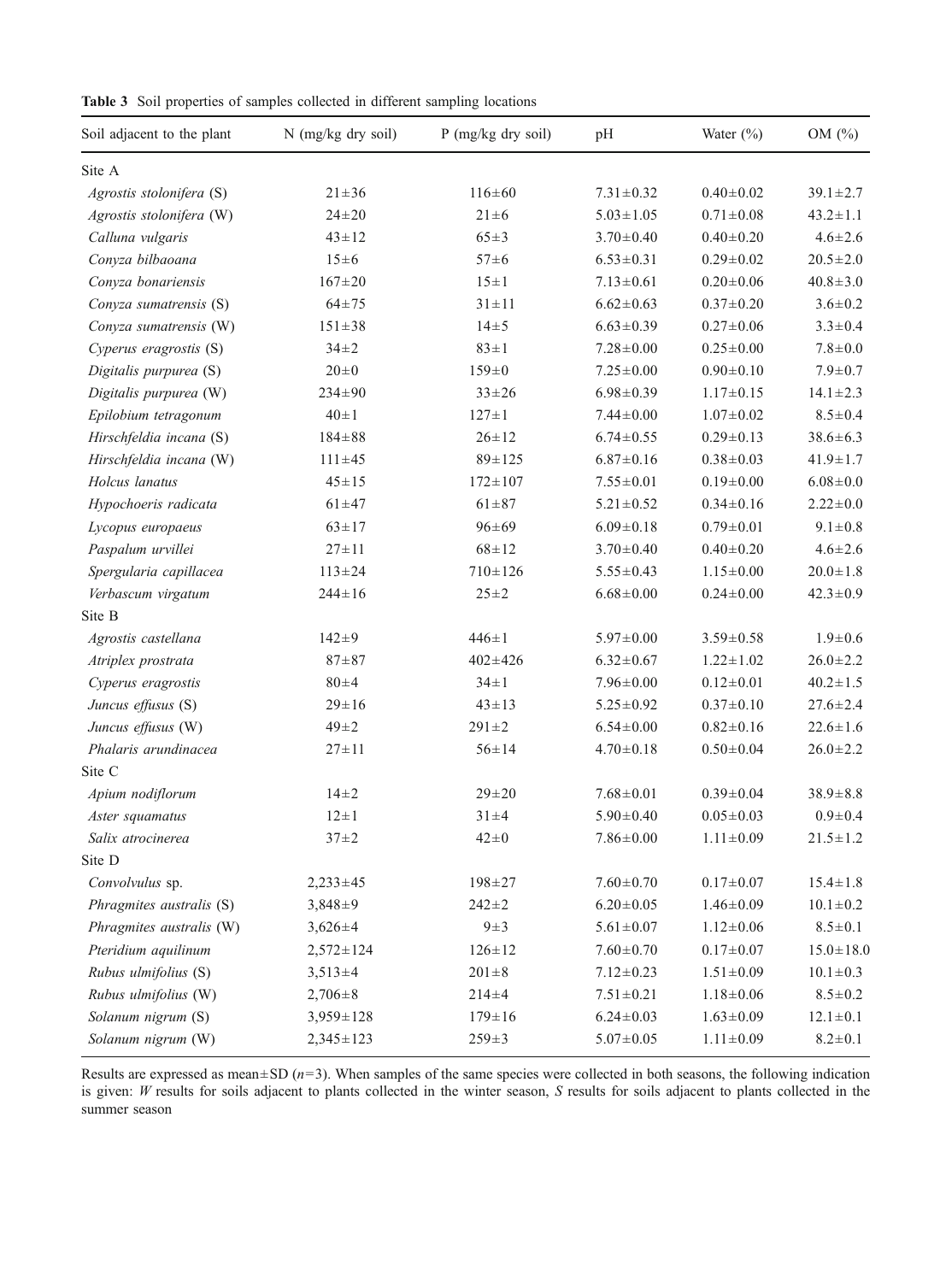<span id="page-8-0"></span>

Fig. 3 Bioconcentration factors  $(BF)$  of roots (a) and shoots (b) of the collected plant species—adjacent soils. Results are expressed as means $\pm$ SD ( $n=3$ ). One-way ANOVA was performed for the TF of each plant section, and the test results are

associations (Bago et al. [2000;](#page-10-0) Entry et al. [2002](#page-11-0)), with the arbuscular mycorrhizas associations between AMF and the roots of terrestrial plant species being the most widespread (Smith and Read [1997](#page-12-0)).

4.52 ( $P < 0.001$ ) and 64.32 ( $P < 0.001$ ) for the roots and shoots respectively. Means with different letters in each section are significantly different from each other  $(P<0.05)$  according to the Duncan test

The choice of these four different locations in the studied area allowed for the coverage of a diverse range of soil metal concentration, from 27 to 5,896 mg Zn kg−<sup>1</sup> . In general, Zn levels are much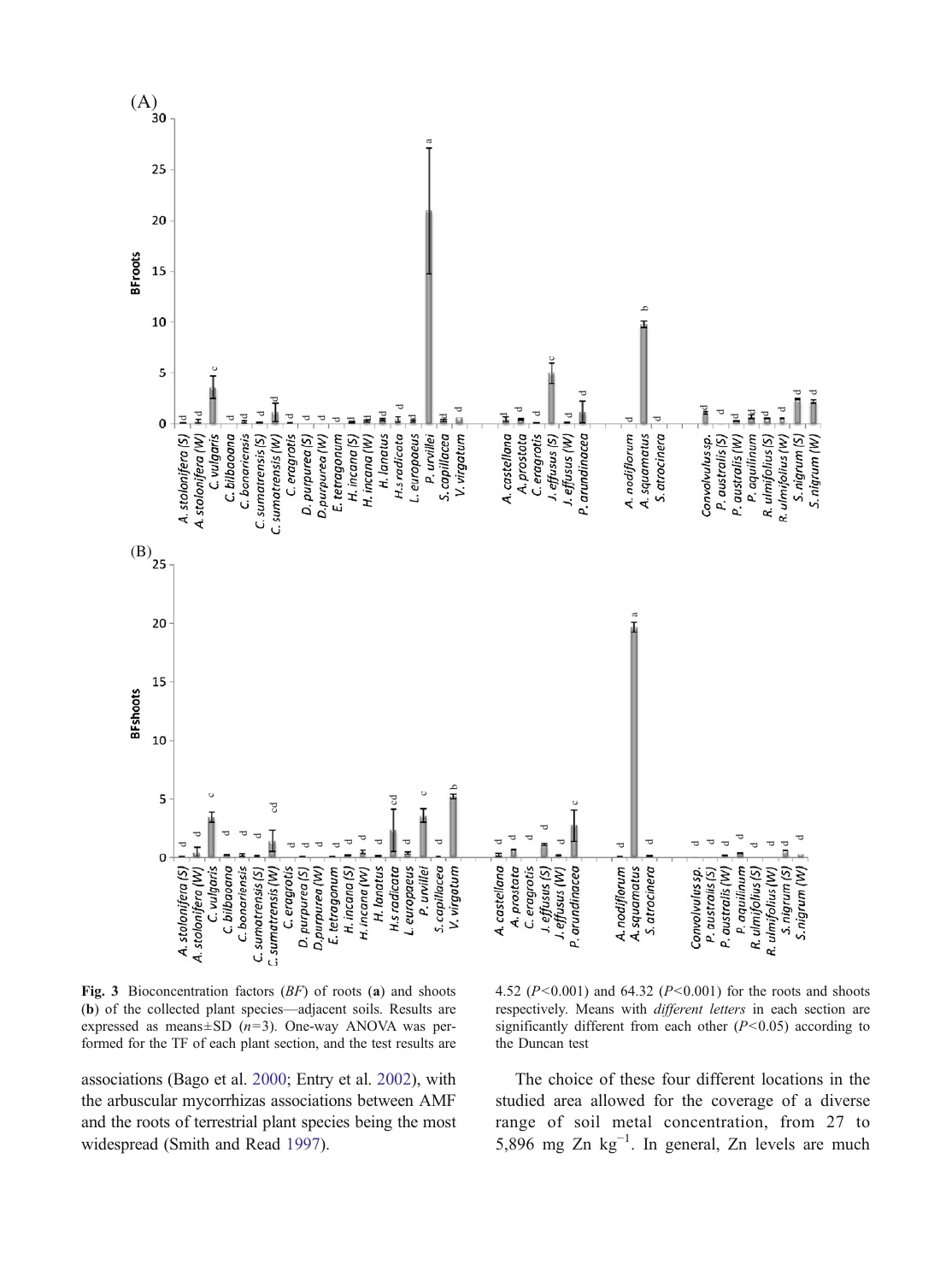higher than those proposed as normal in soils, as a total fraction of 70 to 400 mg  $kg^{-1}$  Zn in the soil would already be considered as toxic to plants (Kabata Pendias and Pendias [1992\)](#page-11-0). However, metal uptake by plants depends mainly upon metal bioavailability in the soil and on the supply from less plant-available fractions, namely exchangeable metals. Availability to plants is led by dynamic equilibria involving these fractions, rather than the total metal content (Diez Lázaro et al. [2006](#page-11-0)). The metals considered readily available for plant uptake represent often only a portion of the total metal content of the soil (Blaylock and Huang [2000\)](#page-11-0). In fact, the present study showed levels of EDTA extractable Zn ranging from 1.1% to 42% and levels of NH4-Ac extractable Zn ranging from 0.61% to 74% of the total metal content in soils. Although no relation between soil total Zn levels and plant accumulation was observed, the importance of bioavailability was again confirmed, as positive significant correlations were found between the available (NH4-Ac extractable) Zn levels in soils and the concentrations in the plants. According to the reports found in the literature, a relatively clear pattern of increasing plant accumulation with increasing soil concentration is usually found for Zn (Cardwell et al. [2002;](#page-11-0) Marques et al. [2007](#page-11-0)b). The existing plants may modify rhizosphere conditions through processes such as production of metal solubilising root exudates or alteration of pH (Adriano et al. [2004](#page-10-0)). In fact, soil pH is an important factor controlling metal availability and generally lower pH increases metal mobility and consequently their bioavailability (Kabata Pendias and Pendias [1992](#page-11-0)); thus, the slightly acidic pH observed in the generality of soil samples favours bioavailability.

The patterns of metal accumulation in plants were influenced by the species and plant section. In general, the collected plants presented Zn accumulation levels in its tissues above those considered as normal levels of Zn in plant tissues—10 to 100 mg kg−<sup>1</sup> , according to Frisberg et al. ([1986](#page-11-0)). Additionally, some plant species showed levels of Zn placed amongst the reported phytotoxic levels—500 to 1,500 mg  $\text{kg}^{-1}$ , according to Chaney [\(1989](#page-11-0)), with emphasis to the high Zn root levels found in S. capillacea, H. lanatus and S. nigrum and Zn shoot levels in A. prostrata, H. radicata, A. squamatus and V. virgatum. A. squamatus and V. virgatum also showed high bioconcentration factors in the shoot, and V. virgatum had the significantly highest translocation factor of the species in the study. These characteristics are important when assessing the phytoextraction abilities of a particular plant species.

Several plant species collected in the contaminated area were found to be present in other naturally or anthropologically contaminated soils: H. radicata and V. virgatum have been previously found in serpentine soils (Freitas et al. [2004](#page-11-0)) accumulating levels of Zn of up to 20 and 24 mg  $kg^{-1}$ , respectively, as well as in a copper smelter (Ginocchio [2000\)](#page-11-0). A. squamatus was found growing in As-contaminated sites of southern Tuscany (Italy), with levels of up to 9.63 mg As  $kg^{-1}$ (Baroni et al. [2004](#page-11-0)). H. lanatus is also considered a serpentinophyte and is commonly found in metal rich soils in Portugal (Freitas et al. [2004\)](#page-11-0). A. prostrata has been found growing in oil sands mining land (Trites and Bayley [2009](#page-12-0)). Several studies concerning metal accumulation, namely Zn, have been performed with S. nigrum (Marques et al. [2006,](#page-11-0) [2007a](#page-11-0), [2008](#page-11-0)) pointing out this species as a good metal accumulator. No information was found concerning the occurrence of S. capillacea in contaminated areas or on the potential of the species in phytoremediation trials. However, none of the collected plants accumulated more than 10,000 mg  $kg^{-1}$  of Zn in the above ground tissues (or even in the roots), the criteria indicated for Zn hyperaccumulators (Baker et al. [2000\)](#page-11-0), although the levels found for the collected plants are above those found in the surveys of Diez Lázaro et al. [\(2006](#page-11-0)) or Remon et al. ([2005\)](#page-12-0). Only few of the species showed AMF colonisation, and there was no clear pattern between mycorrhization and pattern of metal accumulation. However, it was interesting to observe that mycorrhizal and non-mycorrhizal plants were co-existing at these different locations and the sole presence of heavy metal contamination does not explain this heterogeneity—some plant extracts secreted essentially by roots may contain biologically active substances such as hormones, antibiotics, etc., that inhibit microbial growth inside plant cells and thus restrain mycorrhizal proliferation (Thangaswamy et al. [2005](#page-12-0)).

Accumulation and exclusion are two basic strategies by which plants respond to elevated heavy metal soil levels (Vogel-Mikus et al. [2005](#page-12-0)), and accumulator and excluder plants can grow together in the same environment (Yanqun et al. [2005](#page-12-0)). Each plant species has a unique mechanism against heavy metals, and in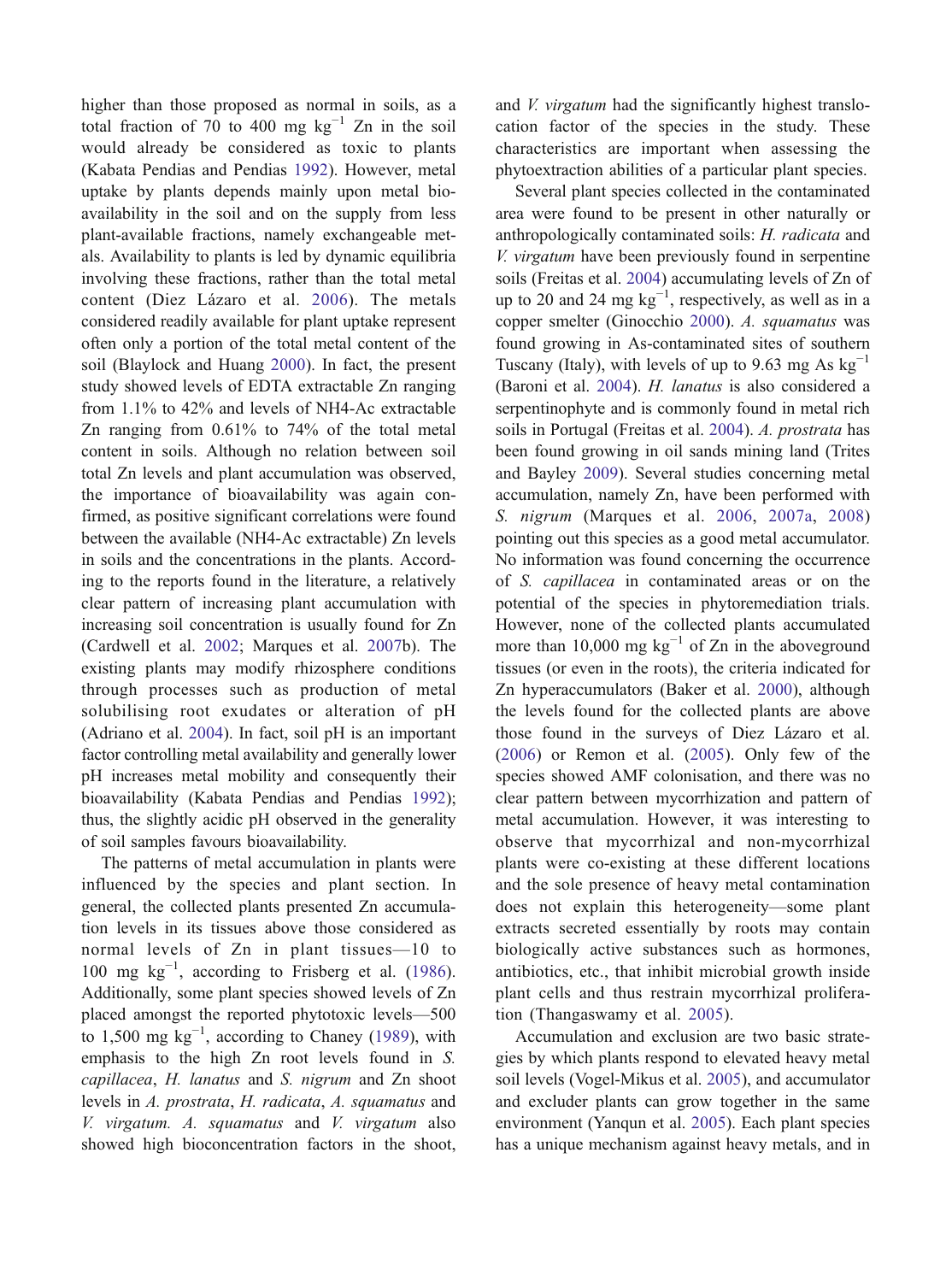<span id="page-10-0"></span>this work, a few species showed significantly higher accumulation in shoots (*C. bilbaoana*—295 mg kg<sup>-1</sup>, H. radicata—589 mg kg<sup>-1</sup>, V. virgatum— 707 mg kg<sup>-1</sup>, A. squamatus—525 mg kg<sup>-1</sup> and A.  $prostrata$ —1,503 mg  $kg^{-1}$ ), others in roots  $(H.$  lanatus—1,300 mg  $kg^{-1}$ , *P. urvillei*— 697 mg kg<sup>-1</sup>, *S. capillacea*—2,440 mg kg<sup>-1</sup>, *Juncus*  $\textit{effusus}$ —740 mg kg $^{-1}$ , Convolvulus sp.— 324 mg  $kg^{-1}$ , *Phragmites australis*—85 mg  $kg^{-1}$ , Rubus ulmifolius—537 mg  $kg^{-1}$  and S. nigrum— 1,079 mg kg−<sup>1</sup> ) whereas some plants showed no differential accumulation from one section to the other. In metal accumulator species, a TF higher than one is common and desirable whereas in metal excluders the values are typically lower than 1 (Yanqun et al. [2005\)](#page-12-0). Several species presented TF> 1; nevertheless, V. virgatum, H. radicata and C. bilbaoana (found in the site with average shoot dry weights of 0.8775, 0.5496 and, 1.2509 g, respectively, and root dry weights of 0.3691, 0.3848 and 1.2930 g, respectively) showed the significantly higher factors. Translocation factors higher than one indicate an efficient transport of Zn from roots to aboveground tissues, most likely due to efficient metal transport systems (Zhao et al. [2002](#page-12-0)). Additionally, an accumulator suitable for phytoextraction should accumulate the metal in its aboveground sections and show a higher BCF in the shoot tissues, and the three first above-mentioned species showed BCF values higher than 1. Other few species showed BCF>1, and the significantly highest BCF in the shoots were registered for P. urvillei (plants were found in the site with average dry weights of 0.1371 g for the roots and  $0.5496$  g for the shoots) and A. squamatus (plants were found in the site with average dry weights of 0.3721 and 0.8982 g in the roots and shoots, respectively (with the latter presenting also TF>1)), rendering these species with metal extracting potential. Plants which exhibited high BCF values in the roots and values lower than 1 in the aboveground tissues, as well as low TF, are unsuitable for phytoextraction, but their potential for phytostabilisation can be considered (Fitz and Wenzel [2002](#page-11-0); Marques et al. [2007b](#page-11-0)). In this survey, species such as S. capillacea—with a root dry weight of 0.2311 g and shoot dry weight of 0.8494 g excluded the metal from the aboveground sections, concentrating it at the root zone to very high levels, behaving thus as tolerant plants. Tolerant plants tend to restrict soil–root and root–shoot transfers, having much less accumulation in their aboveground biomass which, from a toxicological point of view, may be a desirable property, as Zn would not pass into the food chain via herbivores and metals accumulated in the roots are considered relatively stable concerning their release to other environmental compartments, such as water, thus avoiding further environmental risks and rendering them suitable for phytostabilisation purposes (Deng et al. [2004;](#page-11-0) Yoon et al. [2006](#page-12-0)).

## 5 Conclusions

The soils analysed in the present study have shown to be nutrient-deprived and with high levels of Zn in acidic conditions, and although strongly vegetated, plants showed low mycorrhizal colonisation. Metal uptake and accumulation varied amongst plant species and soil conditions. Amongst the 27 species found in the year round survey, V. virgatum, H. radicata, C. bilbaoana, P. urvillei and A. squamatus have shown higher Zn shoot accumulation and bioconcentration, as well as high metal translocation, seeming to fall in the category of accumulators suitable for phytoextraction. Others, namely S. capillacea, excluded the metal from the aboveground sections, concentrating it at the root zone, thus behaving as tolerant plants, suitable for phytostabilisation strategies. Surveys of this type can contribute to building powerful databases for plants applicable to metal phytoremediation strategies.

Acknowledgments This work was supported by Fundação para a Ciência e a Tecnologia and Fundo Social Europeu (III Quadro Comunitário de apoio), research grant of Ana Marques (SFRH/BPD/34585/2007).

# References

- Adriano, D. C., Wenzel, W. W., Vangronsveld, J., & Bolan, N. S. (2004). Role of assisted natural remediation in environment cleanup. Geoderma, 122, 121–142.
- Alloway, B. J. (1990). Heavy metals in soil. London: Blackie Academic and Professional.
- Atkins, W. S. (1999). Estratégia de Redução dos Impactes Ambientais Associados aos Resíduos Industriais Depositados no CQE: Estudo de Impacte Ambiental (Environmental Impact Study). No. 595. Lisbon: IPAMB.
- Bago, B., Pfeffer, P. E., & Shachar-Hill, Y. (2000). Carbon metabolism and transport in arbuscular mycorrhizas. Plant Physiology, 124, 949–958.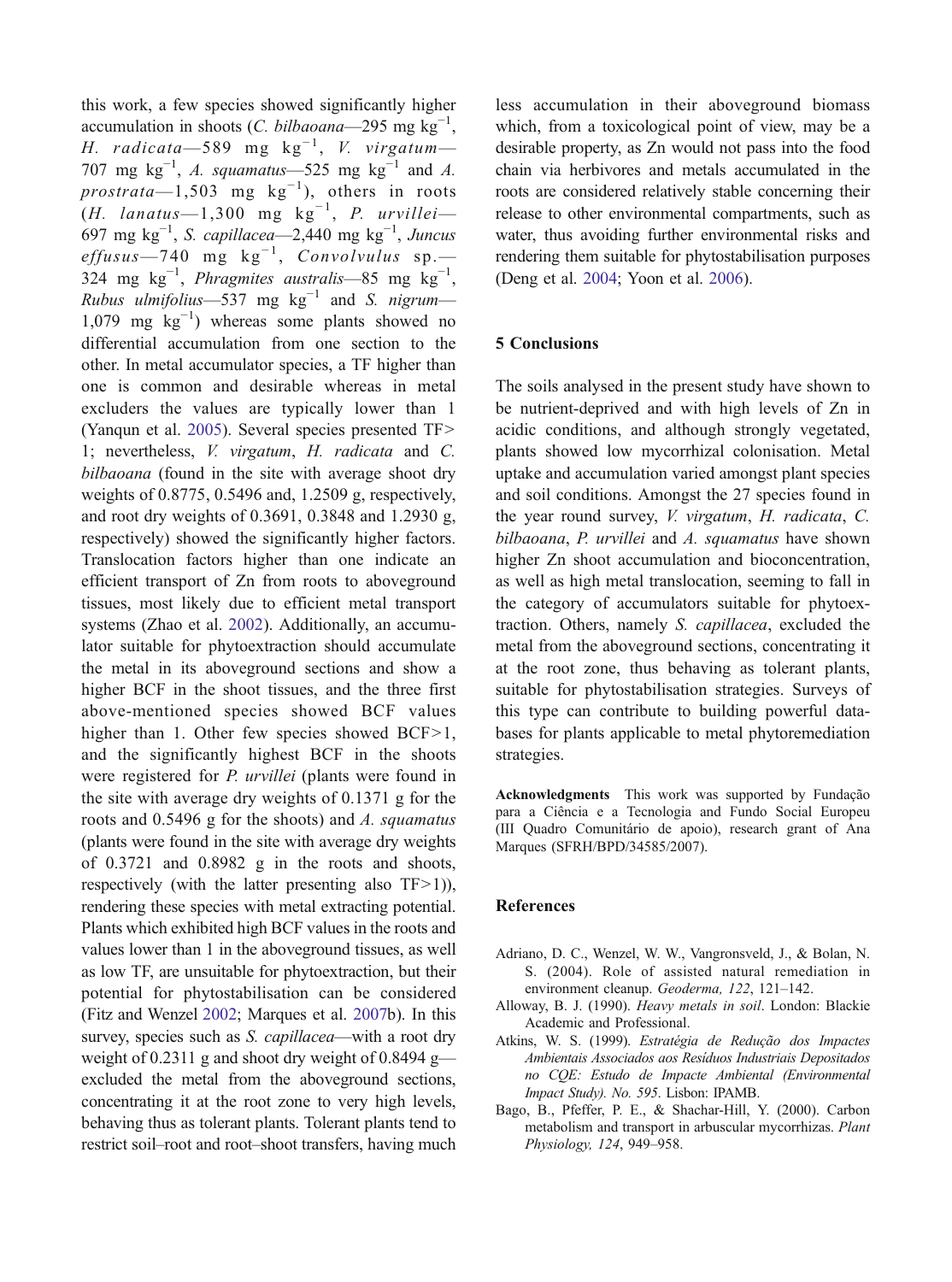- <span id="page-11-0"></span>Baker, A. J. M., McGrath, S. P., Reeves, R. D., & Smith, J. A. C. (2000). Metal hyperaccumulator plants: A review of ecology and physiology of a biological resource for phytoremediation of metal polluted soils. In N. Terry (Ed.), Phytoremediation of contaminated soil and water (pp. 129–158). Boca Raton: Lewis.
- Baroni, F., Boscagli, A., Lella, L. A., Protano, G., & Riccobono, F. (2004). Arsenic in soil and vegetation of contaminated areas in southern Tuscany (Italy). Journal of Geochemical Exploration, 81, 1–4.
- Berger, J. J. (1990). Environmental restoration science and strategies for restoring the earth. Washington, DC: Island.
- Blaylock, M. J., & Huang, J. W. (2000). Phytoextraction of metals. In I. Raskin & B. Ensley (Eds.), Phytoremediation of toxic metals—using plants to clean up the environment (pp. 53–56). New York: Wiley Interscience.
- Buondonno, C., Ermice, A., Buondonno, A., Murolo, M., & Pugliano, M. L. (1998). Human influenced soils from an iron and steel works in Naples, Italy. Soil Sciences Society American Journal, 62, 694–700.
- Cardwell, A. J., Hawker, D. W., & Greenway, M. (2002). Metal accumulation in aquatic macrophytes from southeast Queensland, Australia. Chemosphere, 48, 653–663.
- Chaney, R. L. (1989). Toxic element accumulation in soils and crops: protecting soil fertility and agricultural food-chains. In B. Bar-Yosef, N. J. Barrow, & J. Goldshmid (Eds.), Inorganic contaminants in the Vadose zone (pp. 140–158). Berlin: Springer.
- De Koe, T. (1994). Agrostis castellana and Agrostis delicatula on heavy metal and arsenic enriched sites in NE Portugal. The Science of the Total Environment, 145, 103–109.
- Deng, H., Ye, Z. H., & Wong, M. H. (2004). Accumulation of lead, zinc, copper and cadmium by 12 wetland plant species thriving in metal contaminated sites in China. Environmental Pollution, 132, 29–40.
- Diez Lázaro, J., Kidd, P. S., & Monterroso Martinez, C. (2006). A phytogeochemical study of the Trás-os-Montes region (NE Portugal): Possible species for a plant based soil remediation technologies. The Science of the Total Environment, 354, 265–277.
- Entry, J. A., Rygiewicz, P. T., Watrud, L. S., & Donnelly, P. K. (2002). Influence of adverse soil conditions on the formation and function of arbuscular mycorrhizas. Advances in Environmental Research, 7, 123–138.
- Fitz, W. J., & Wenzel, W. W. (2002). Arsenic transformation in the soil–rhizosphere–plant system, fundamentals and potential application of phytoremediation. Journal of Biotechnology, 99, 259–278.
- Freitas, H., Prasad, M. N. V., & Pratas, J. (2004). Analysis of serpentinophytes from north east of Portugal for trace metal accumulation—relevance to the management of mine environment. Chemosphere, 54, 1625–1642.
- Frisberg, L., Nordberg, G. F., Kessler, E., & Vouk, V. B. (1986). Handbook of the toxicology of metals (Vol. I, II). Amsterdam: Elsevier Science.
- Garbisu, C., & Alkorta, I. (2001). Phytoextraction: A cost-effective plant-based technology for the removal of metals from the environment. Bioresource Technology, 77, 229–236.
- Garcia, G., Faz, A., & Conesa, H. M. (2002). Selection of autochthonous plant species from SE Spain for soil lead

phytoremediation purposes. Water, Air, & Soil Pollution: Focus, 3, 243–250.

- Ginocchio, R. (2000). Effects of a copper smelter on a grassland community in the Puchuncavi Valley, Chile. Chemosphere, 41, 15–23.
- Giovannetti, M., & Mosse, B. (1980). An evaluation of techniques for measuring vesicular arbuscular mycorrhizal infection in roots. The New Phytologist, 84, 489–500.
- Houba, V. J. G., van der Lee, J. J., & Novozamsky, I. (1995). Soil analysis procedure. Wageningen: Department of Soil Science and Plant Nutrition, Wageningen Agricultural University. Syllabus.
- Huang, Y., Chen, Y., & Tao, S. (2002). Uptake and distribution of Cu, Zn, Pb and Cd in maize related to metals speciation changes in rhizosphere. Chinese Journal of Applied Ecology, 13, 859–862.
- Kabata Pendias, A., & Pendias, H. (1992). Trace elements in soils and plants (2nd ed.). Boca Raton: CRC.
- Leyval, C., Turnau, K., & Haselwandter, K. (1997). Effect of heavy metal pollution on mycorrhizal colonization and function: Physiological, ecological and applied aspect. Mycorrhiza, 7, 139–153.
- Marques, A. P. G. C., Moreira, H., Rangel, A. O. S. S., & Castro, P. M. L. (2010). Arsenic, lead and nickel accumulation in Rubus ulmifolius growing in contaminated soil in Portugal. Journal of Hazardous Materials, 165, 174–179.
- Marques, A. P. G. C., Oliveira, R. S., Rangel, A. O. S. S., & Castro, P. M. L. (2006). Zinc accumulation in Solanum nigrum is enhanced by different arbuscular mycorrhizal fungi. Chemosphere, 65, 1256–1265.
- Marques, A. P. G. C., Oliveira, R. S., Rangel, A. O. S. S., & Castro, P. M. L. (2008). Application of manure and compost to contaminated soils and its effect on zinc accumulation by Solanum nigrum inoculated with arbuscular mycorrhizal fungi. Environmental Pollution, 151, 608–620.
- Marques, A. P. G. C., Oliveira, R. S., Samardjieva, K. A., Pissarra, J., Rangel, A. O. S. S., & Castro, P. M. L. (2007). Solanum nigrum in contaminated soil: effect of arbuscular mycorrhizal fungi on zinc accumulation and histolocalisation. Environmental Pollution, 145, 691–699.
- Marques, A. P. G. C., Rangel, A. O. S. S., & Castro, P. M. L. (2007). Zn accumulation in plant species indigenous to a Portuguese polluted site: Relation with soil contamination. Journal of Environmental Quality, 36, 646–653.
- Nriagu, J. O. (1979). Global inventory of natural and anthropogenic emissions of trace metals to the atmosphere. Nature, 279, 409–411.
- Oliveira, R. S., Dodd, J. C., & Castro, P. M. L. (2001). The mycorrhizal status of Phragmites australis in several polluted soils and sediments of an industrialised region of northern Portugal. Mycorrhiza, 10, 241–247.
- Phillips, J. M., & Hayman, D. S. (1970). Improved procedures for clearing and staining parasitic and vesicular–arbuscular mycorrhizal fungi for rapid assessment of infection. T. Brit. Mycol. Soc., 55, 158–161.
- Pitchel, J., Kuroiwa, K., & Sawyerr, H. T. (1999). Distribution of Pb, Cd, and Ba in soils and plants of two contaminated soils. Environmental Pollution, 110, 171–178.